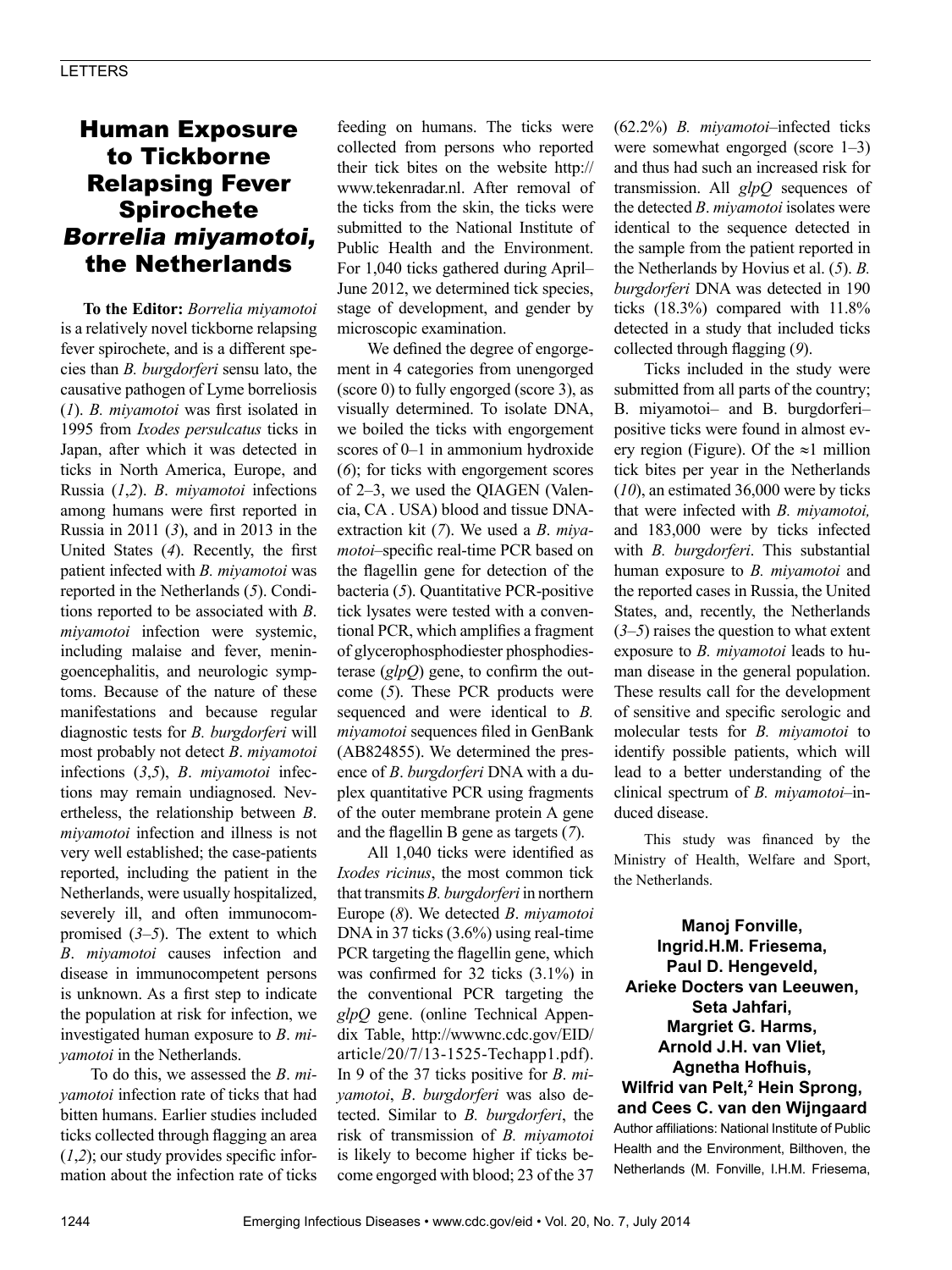

Figure. Locations of ticks collected through the website http://www.tekenradar.nl in the Netherlands during summer 2012,. Ticks included in the study were submitted from all parts of the country; ticks positive for *Borrelia miyamotoi* and *B*. *burgdorferi* were found in almost every region.

P.D. Hengeveld, A. Docters van Leeuwen, S. Jahfari, M.G. Harms, A. Hofhuis, W. van Pelt, H. Sprong, C.C. van den Wijngaard); and Wageningen University, Wageningen, the Netherlands, (A.J.H. van Vliet)

DOI: http://dx.doi.org/10.3201/eid2007.131525

## **References**

- 1. Fukunaga M, Takahashi Y, Tsuruta Y, Matsushita O, Ralph D, McClelland M, et al. Genetic and phenotypic analysis of *Borrelia miyamotoi* sp. nov., isolated from the ixodid tick *Ixodes persulcatus*, the vector for Lyme disease in Japan. Int J Syst Bacteriol. 1995;45:804–10. http:// dx.doi.org/10.1099/00207713-45-4-804
- 2. Geller J, Nazarova L, Katargina O, Jarvekulg L, Fomenko N, Golovljova I. Detection and genetic characterization of relapsing fever spirochete *Borrelia miyamotoi* in Estonian ticks. PLoS ONE. 2012;7:e51914. http://dx.doi.org/10.1371/ journal.pone.0051914
- 3. Platonov AE, Karan LS, Kolyasnikova NM, Makhneva NA, Toporkova MG, Maleev VV, et al. Humans infected with relapsing fever spirochete *Borrelia miyamotoi*, Russia. Emerg Infect Dis. 2011;17:1816–23. http://dx.doi. org/10.3201/eid1710.101474
- 4. Gugliotta JL, Goethert HK, Berardi VP, Telford SR III. Meningoencephalitis from *Borrelia miyamotoi* in an immunocompromised patient. N Engl J Med. 2013;368:240–5. http://dx.doi.org/ 10.1056/NEJMoa1209039
- 5. Hovius JW, de Wever B, Sohne M, Brouwer MC, Coumou J, Wagemakers A, et al. A case of meningoencephalitis by the relapsing fever spirochaete *Borrelia miyamotoi* in Europe. Lancet. 2013;382:658. http://dx.doi.org/10.1016/ S0140-6736(13)61644-X
- 6. Schouls LM, Van De Pol I, Rijpkema SG, Schot CS. Detection and identification of *Ehrlichia*, *Borrelia burgdorferi* sensu lato, and *Bartonella* species in Dutch *Ixodes ricinus* ticks. J Clin Microbiol. 1999;37:2215–22.
- 7. Heylen D, Tijsse E, Fonville M, Matthysen E, Sprong H. Transmission dynamics of *Borrelia burgdorferi* s.l. in a bird tick community. Environ Microbiol. 2013;15:663–73. http://dx.doi.org/10.1111/1462-2920. 12059
- 8. Heyman P, Cochez C, Hofhuis A, van der Giessen J, Sprong H, Porter SR, et al. A clear and present danger: tickborne diseases in Europe. Expert Rev Anti Infect Ther. 2010;8:33–50. http://dx.doi. org/10.1586/eri.09.118
- 9. Coipan EC, Jahfari S, Fonville M, Maassen CB, van der Giessen J, Takken W, et al. Spatiotemporal dynamics of emerging pathogens in questing *Ixodes ricinus*. Front cell infect microbiol. 2013;3:36. PubMed http://dx.doi. org/10.3389%2Ffcimb.2013.00036
- 10. Hofhuis A, Harms MG, van der Giessen JWB, Sprong H, Notermans DW, van Pelt W. [Lyme disease in the Netherlands 1994–2009]. Infectieziektebulletin 2010;21(3):84–7 [cited 2014 Feb 27] http://www.rivm.nl/Bibliotheek/ Algemeen\_Actueel/Uitgaven/Infectieziekten\_Bulletin/Archief\_jaargangen

Address for correspondence: C.C. (Kees) van den Wijngaard, RIVM-Centre for Infectious Disease Control, PO Box 1, 3720 BA Bilthoven, The Netherlands; email: kees.van.den. wijngaard@rivm.nl